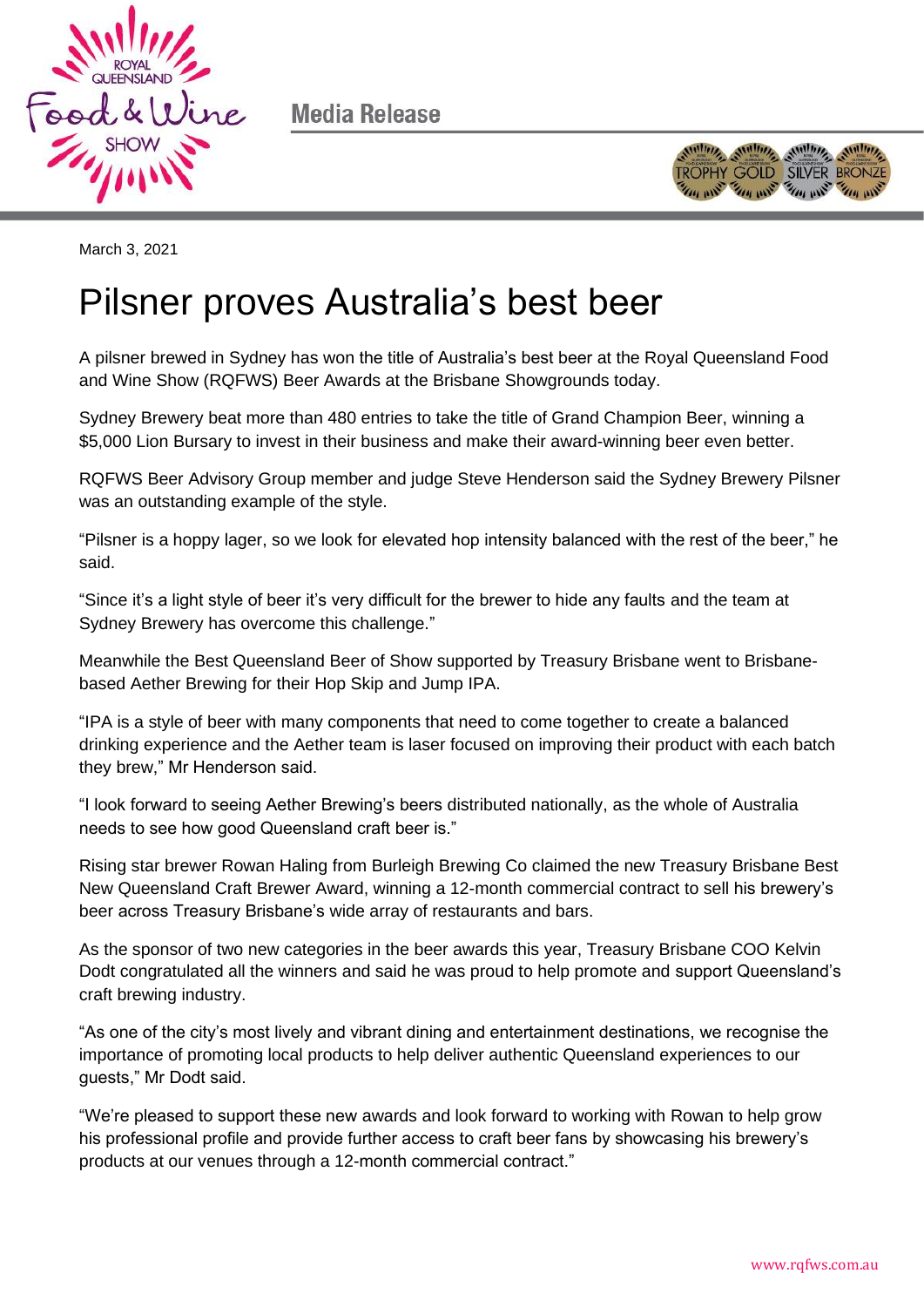

Media Release



A total of 485 beers from 71 breweries were entered in the competition this year, with entries up 20 per cent on last year. Interstate entries doubled compared to 2020.

Thirty-nine gold medals were awarded this year and Mr Henderson said the standard had improved yet again.

"While the number of beers entered in the competition increased, so did the standard, making it challenging for the judges to determine the best of the best."

Some of the medal-winners will now feature at the Kingdom of Beers event from April 9-11, held alongside Brisbane Cycling Festival at the Brisbane Showgrounds.

Below are the 2021 trophy winners. The full results catalogue is now available by [clicking here.](http://www.rqfws.com.au/media/128057/Royal_Queensland_Beer_Awards_Results_Catalogue_2021.pdf)

#### **2021 TROPHY AWARD WINNERS**

**GRAND CHAMPION BEER (Australia's best beer)** Sydney Brewery - Sydney Brewery Pilsner Draught

**BEST QUEENSLAND BEER OF SHOW SUPPORTED BY TREASURY BRISBANE**  Aether Brewing - Hop Skip Jump IPA Draught

**TREASURY BRISBANE BEST NEW QUEENSLAND CRAFT BREWER AWARD** Rowan Haling - Burleigh Brewing Co

**CHAMPION BREWPUB** Moffat Beach Brewing Co

**CHAMPION LARGE BREWERY SUPPORTED BY CRYER MALT AUSTRALIA** Black Hops Brewing

**CHAMPION SMALL/MEDIUM BREWERY**

Sydney Brewery

**BEST NEW BREWERY** Stomping Ground Brewing Co

**CHAMPION MIXED CULTURE BEER SUPPORTED BY 13 CABS**

Currumbin Valley Brewing - Table Beer Packaged

**CHAMPION STRONG BEER SUPPORTED BY 13 CABS**

Aether Brewing - Hop Skip Jump IPA Draught

**CHAMPION SESSION BEER SUPPORTED BY YAKIMA CHIEF HOPS** Moffat Beach Brewing Co - Moffs Summer Ale Draught

**CHAMPION EUROPEAN-STYLE ALE** FICK Brewing Company - Brussels Ale Draught